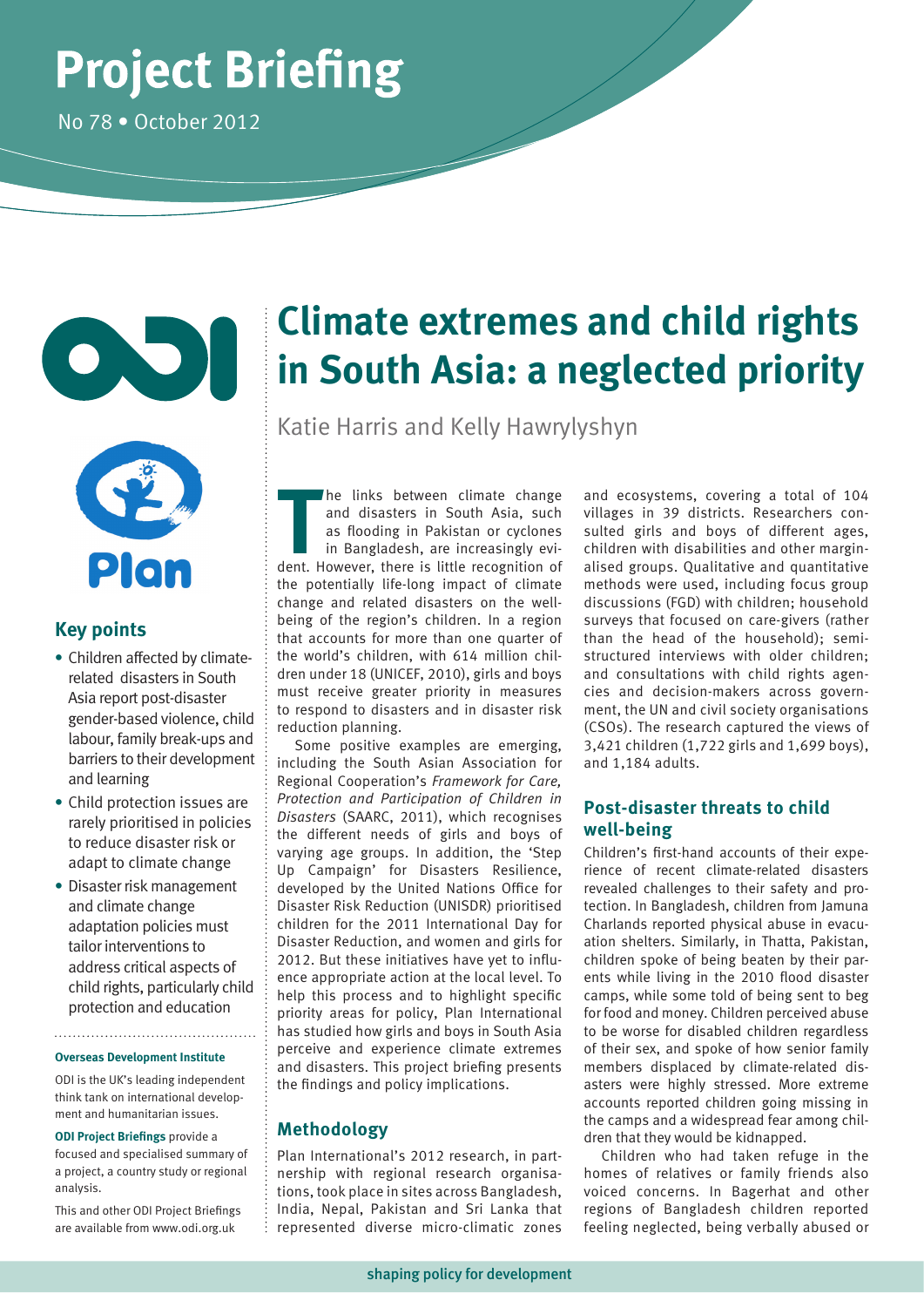not being given food. Older girls (12-17 years) reported staying at neighbours' or friends' houses rather than shelter facilities amid fears for their privacy and safety. Older boys spoke of staying on embankments, high ground and in shelters. In some Bangladeshi focus groups, both boys and girls aged 12 to 17 reported sexual and physical abuse by relatives following disasters. Girls and boys spoke about how these situations were affecting them, and how they felt unable to share these experiences with family or friends.

#### *'Girls cannot go out that much during the floods. Because bad men try to touch them intentionally. Then girls come home and cry, but cannot complain to anybody.'*

Bangladeshi girl from an urban slum in Gazipur District taking part in 12-17 year olds FGD.

Other children shared their experiences of staying at home during climate-related disasters. For many children, as for Bangladeshi girls aged 6 to 11 from Barind Tract, their own families were cited as the main source of protection. In contrast, Pakistani children and youth from Nowshera said that they did not feel safe in their own houses during the 2010 flooding. Older Bangladeshi girls, aged 12 to 17, and their younger siblings from the flood plains of Shariatpur concurred, sharing their frustrations at being confined in their homes after disasters. Children who remained in their homes in both instances recalled their disaster experiences as traumatising and, in many cases, reported that no special disaster relief provisions were made accessible to them.

#### **Greater burdens on children in the household**

*'Our children labour with us. They weave carpets; make bricks on brick-kilns, graze cattle and harvest crops. We know they should instead be going to schools. But we cannot help them, for we are very poor.'*  A mother from Tharparker, Pakistan.

While humanitarian interventions recognise the need to support disaster-affected livelihoods and assets, there is little recognition of the contribution of girls and boys to household income. After the 2010 Pakistan floods, children from Nowshera reported the impact of flood damage, loss of income and rising prices on their households' standard of living. Post-disaster poverty and lack of economic opportunities were seen as fuelling child begging and the kidnapping of children for ransom.

In Nepal, children reported that frequent droughts increased their workload within the home, as well as child labour, early marriage

and child trafficking. Bangladeshi boys from Bagerhat reported being unable to attend school as they had to work to support the household; often in 'risky' jobs such as manual labour or rickshaw driving, which left them 'stressed and depressed'. In Kashinghar Muhallah, Thatta District in Pakistan, a group of adolescent girls from an urban community reported extreme coping strategies that were exacerbated in times of disaster, including being forced to sing and dance at private parties, and even into prostitution. The girls also reported harassment and 'people misbehaving with them'.

Some children highlighted child labour resulting from the pressure of climate-related disasters on vulnerable households. In Pakistan, child labour was reported extensively across the districts of Muzafargarh, Hunza and Quetta. In the district of Thatta, children from communities displaced by the 2010 floods told of contributing to their household income by selling popcorn and peanuts in winter and balloons in summer, as well as working as domestic servants. Children also reported working as water vendors, transporting cans of drinking water on donkey carts, often for more than 16 hours a day. Some children reported that food shortages following the floods were among the factors pushing people to train their children to beg on the streets and even, in some instances, to force boys to sell drugs.

*'During and immediately after disaster, we, along with our elders, are forced to engage in daily wage labour to earn some money in and outside our home. We also have to face the offensive and sexual looks of the landowners and other men who employ us to do on- and offfarm labour work. The way they treat us is also a form of abuse. We sometimes think that if our guardians were at home, we would never experience such inhuman behaviour.'*  Nepalese girl from Babiya.

A recurring and increasing trend identified through the research was the departure of caregivers from their households in search of work. In Nepal, for example, 75% of households surveyed had at least one family member working abroad for a given period each year. The village surveys in Sri Lanka found that 15-20% of parental caregivers had gone abroad for work, because of the lack of opportunities at home as a result of poor harvests, climate-related disaster losses

In many instances, caregivers left without ensuring adequate protection for children. In a few cases in Sri Lanka both parents had left children under the care of another family member, and accounts told of 'abandoned' children being increasingly at risk of harm and abuse.

and overwhelming poverty.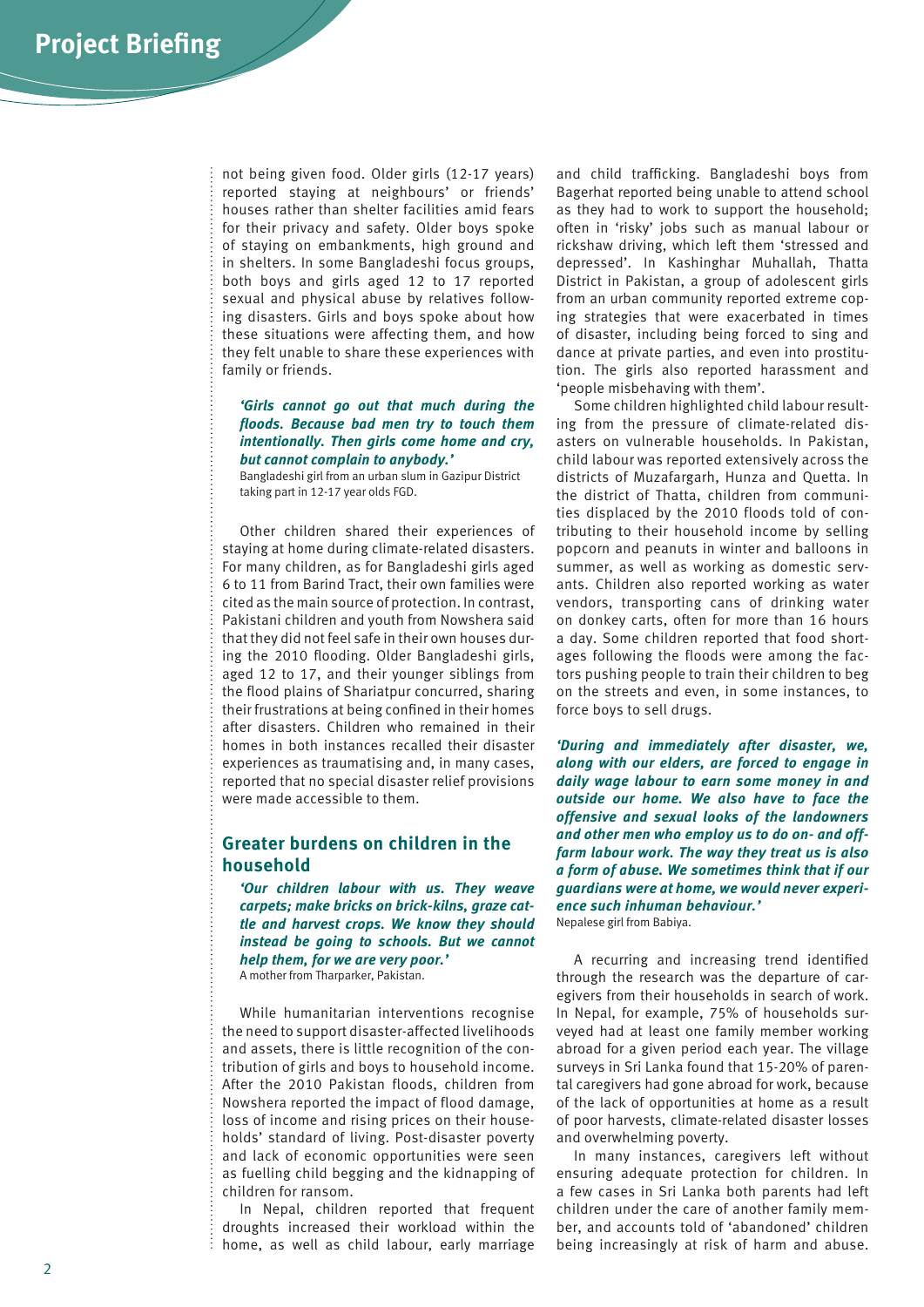Specifically, Sri Lankan children reported that girls and boys have become victims of domestic violence associated with carers' alcoholism and drug abuse.

The experiences shared by children and their caregivers outline the complexity of climate risks in relation to existing poverty and vulnerability. In particular, the study reveals the growing trend of 'climate economic migrants' and the repercussions on inter-generational poverty and socioeconomic dynamics – with growing numbers of girls and boys in South Asia at risk of infringements to their rights and protection.

#### **Greater barriers to education**

Education is a key intervention that promotes children's protection and development. While there has been certain progress in integrating disaster risk reduction into national education sector plans in the region, the challenges of gender parity and quality education remain (Plan International, 2007, 2012; UNESCO 2012).

Findings from the Nepal research suggest that climate-related disasters are having a direct impact on children's education, creating additional barriers to accessing and staying in school, as well as to the quality of schooling. There were reports from Nepalese children of schools being used as shelters, hampering regular schooling; of collapsed roads and bridges forcing children to walk further to reach school or deterring them completely; of damage to electricity cables making it difficult to study at night; of tin roofs making classrooms exceptionally noisy during heavy rains, disrupting lessons and concentration; and of school books and equipment being often soaked and damaged in classes exposed to bad weather.

The increased hardship and poverty linked to recurrent climate-related disasters was also identified as limiting the ability of parents to pay for children's education, whether in the form of school fees or the hidden costs of replacing damaged uniforms and school supplies. Both Nepalese girls and boys reported that when post-disaster hardships force their parents to make trade-offs, it is usually girls who are withdrawn from schools.

In Bangladesh, children estimated they miss over two months of education annually because schools are inaccessible during monsoon seasons. In the hills and in Tarai, Nepal, respondents felt that children would often miss over half of the school-terms annually as a result of a combination of poverty and socio-cultural norms exacerbated by climate-related disasters. Pakistani children from Gulmit reported schools staying closed for six months after the 2010 Attabad landslide disaster, as school buildings became refugee camps. In both Pakistan and Bangladesh, children believed one reason for the female student drop-out rate was that the floods made school routes inaccessible or alternative routes too dangerous – with parental concerns for the safety and protection of their daughters taking priority over their education.

*'Last monsoon, two girls drowned in Kamala River while returning home from school. It doesn't rain often, but whenever it does rain, the intensity is so high that there is heavy flooding. The need to cross the river to go to school coupled with the inability of girls to swim puts our very survival at risk.'* 

15-year-old Nepalese girl from Sindhuli

Many reported that during periods when children could not attend school they would take up temporary or permanent employment; and the longer their absence from school, the more likely their full drop-out. Pakistani children reported local youth loading and unloading trucks from China after the 2010 floods, and that many did not return to school when it became possible to do so.

#### **Policy implications**

Children in the studies perceived that their role in their families is changing because of a growing number of inter-related risks that put unprecedented pressure on their households. Many of these are linked to shocks and stresses resulting from climate extremes. These risks are likely to be exacerbated as South Asia is expected to experience increased extreme climate and weather events in the coming decades (CDKN, 2012). Yet, despite the likely intensification of risks in the five countries studied, Plan International finds little progress at national and subnational levels to protect children from risks exacerbated during emergencies. This is particularly the case in regards to their abuse, neglect, exploitation and violence following a disaster.

There is a clear need to secure safety-nets and services that provide for children who have been separated from their families, and that address physical danger and harm, psychosocial distress, sexual exploitation and abuse, gender-based violence and interrupted education in post-emergency settings (IASC, 2011).

The following recommendations seek to address these challenges and to prioritise child rights in disasters and climate change policy across South Asia.

**•** South Asia's regional and national climate change adaptation (CCA) and disaster risk management (DRM) policies, programming and funding must address inter-connected disaster and climate threats to child rights. Interventions to strengthen community